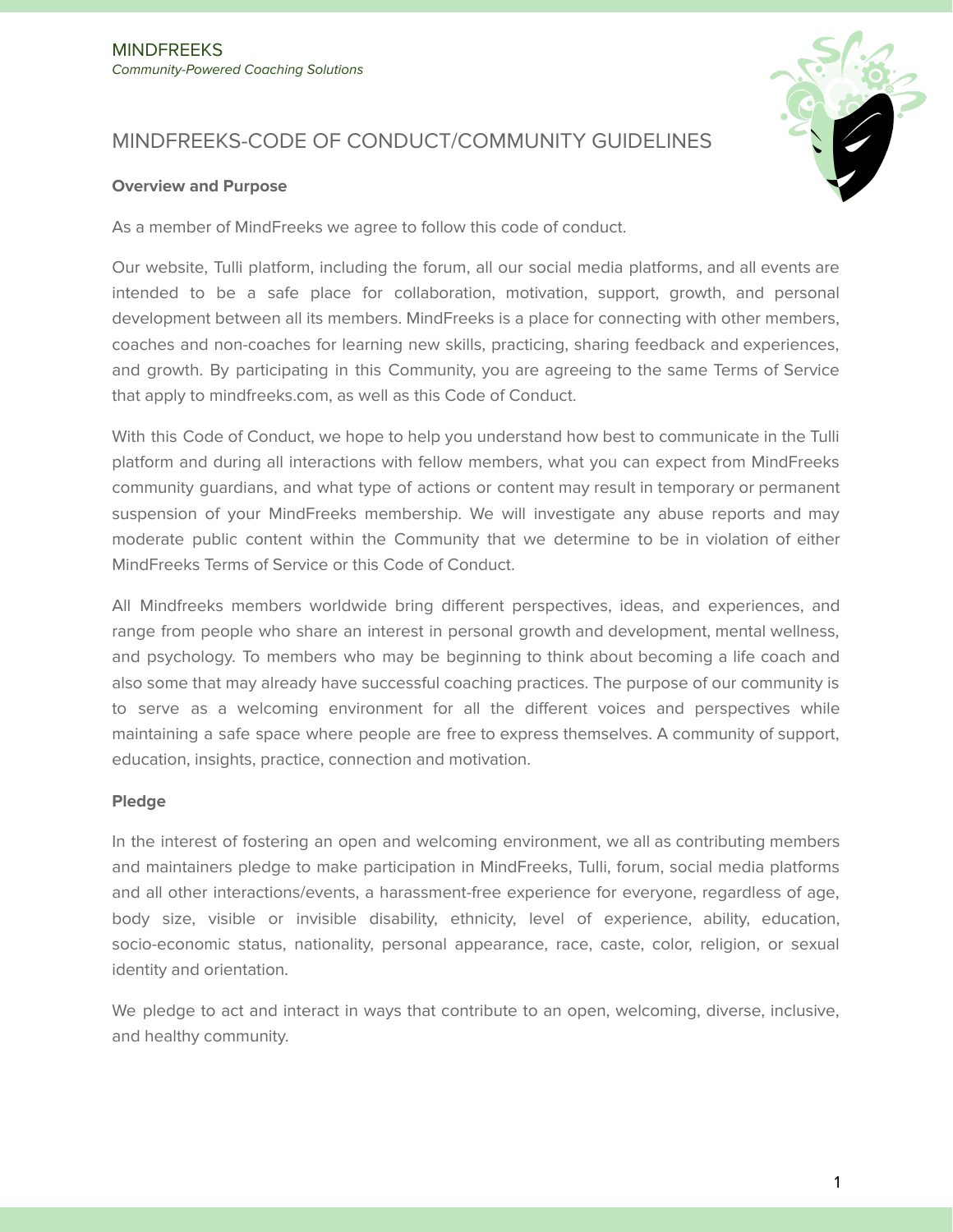

# **Who Must Follow Our Code?**

**Contract Contract** 

We expect all of the members to know and follow the Code. Failure to do so can result in termination of your membership.

## **What If I Have a Code-Related Question or Concern?**

If you have a question or concern, don't just sit there. You can contact a member of the core team through [info@mindfreeks.com.](mailto:info@mindfreeks.com) Here you can also submit a question or raise a concern of a suspected violation of our Code or any other MindFreeks policy.

## **Standards/Principals**

All our members value MindFreeks not only because we deliver community environment and services, but because we hold ourselves to a high standard in how we treat members and operate generally. We are a shared resource — a place to share skills, collaborate, participate, share knowledge, and interests through ongoing conversation, practice and interactions.

Keeping the following principles in mind will help us to maintain that high standard:

- Treat each other with respect, professionalism, fairness, and sensitivity to our many differences and strengths, including in situations of high pressure and urgency.
- Never harass or bully anyone verbally, physically or sexually.
- Never discriminate on the basis of personal characteristics or group membership.
- Communicate constructively and avoid demeaning or insulting behaviour or language.
- Seek, accept, and offer objective work criticism, and acknowledge properly the contributions of others.
- Be honest about your own qualifications, and about any circumstances that might lead to conflicts of interest.
- Respect the privacy of others and the confidentiality of data you access.
- With respect to cultural differences, be conservative in what you do and liberal in what you accept from others, but not to the point of accepting disrespectful, unprofessional or unfair behaviour.
- Promote the rules of this Code and take action, to bring the discussion back to a more civil level whenever inappropriate behaviours are observed.

Examples of behavior that contributes to a positive environment for our community include:

- Demonstrating empathy and kindness toward other people
- Being respectful of differing opinions, viewpoints, and experiences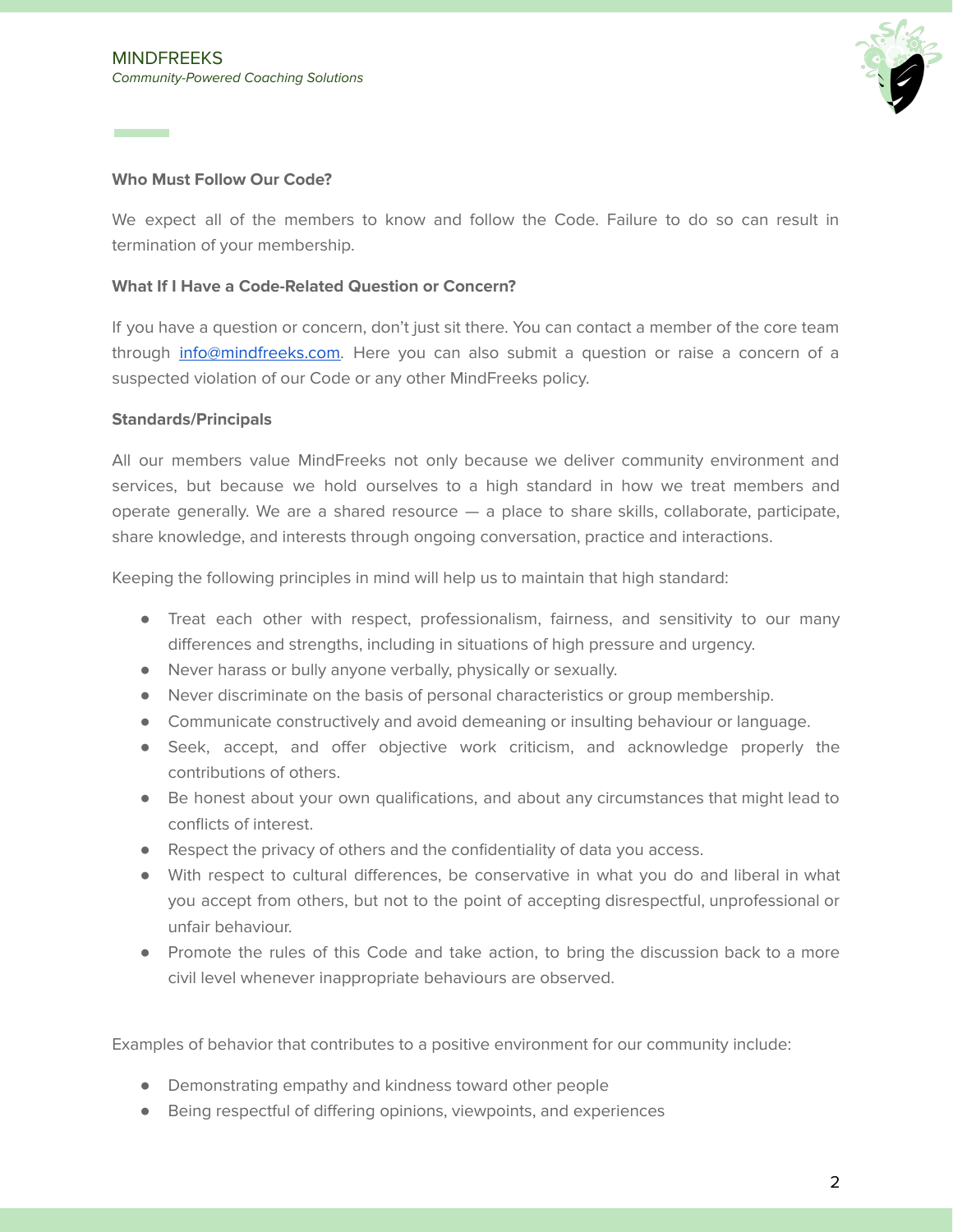

- Giving and gracefully accepting constructive feedback
- Accepting responsibility and apologising to those affected by our mistakes, and learning from the experience
- Focusing on what is best not just for us as individuals, but for the overall community

Examples of unacceptable behavior include:

- The use of sexualized language or imagery, and sexual attention or advances of any kind
- Trolling, insulting or derogatory comments, and personal or political attacks
- Public or private harassment
- Publishing others' private information, such as a physical or email address, without their explicit permission
- Other conduct which could reasonably be considered inappropriate in a professional setting

#### **Scope**

This Code of Conduct applies within all community spaces, and also applies when an individual is officially representing the community in public spaces.

Examples of representing our community include using an official email address, posting via an official social media account, or acting as an appointed representative at an online or offline event.

#### **No Retaliation**

All community guardians are obligated to respect the privacy and security of the reporter of any incident.

MindFreeks prohibits retaliation against any member here at MindFreeks who reports or participates in an investigation of a possible violation of our Code, policies, or the law. If you believe you are being retaliated against, please contact info@mindfreeks.com.

All complaints will be reviewed and investigated promptly and fairly.

All community guardians are obligated to respect the privacy and security of the reporter of any incident.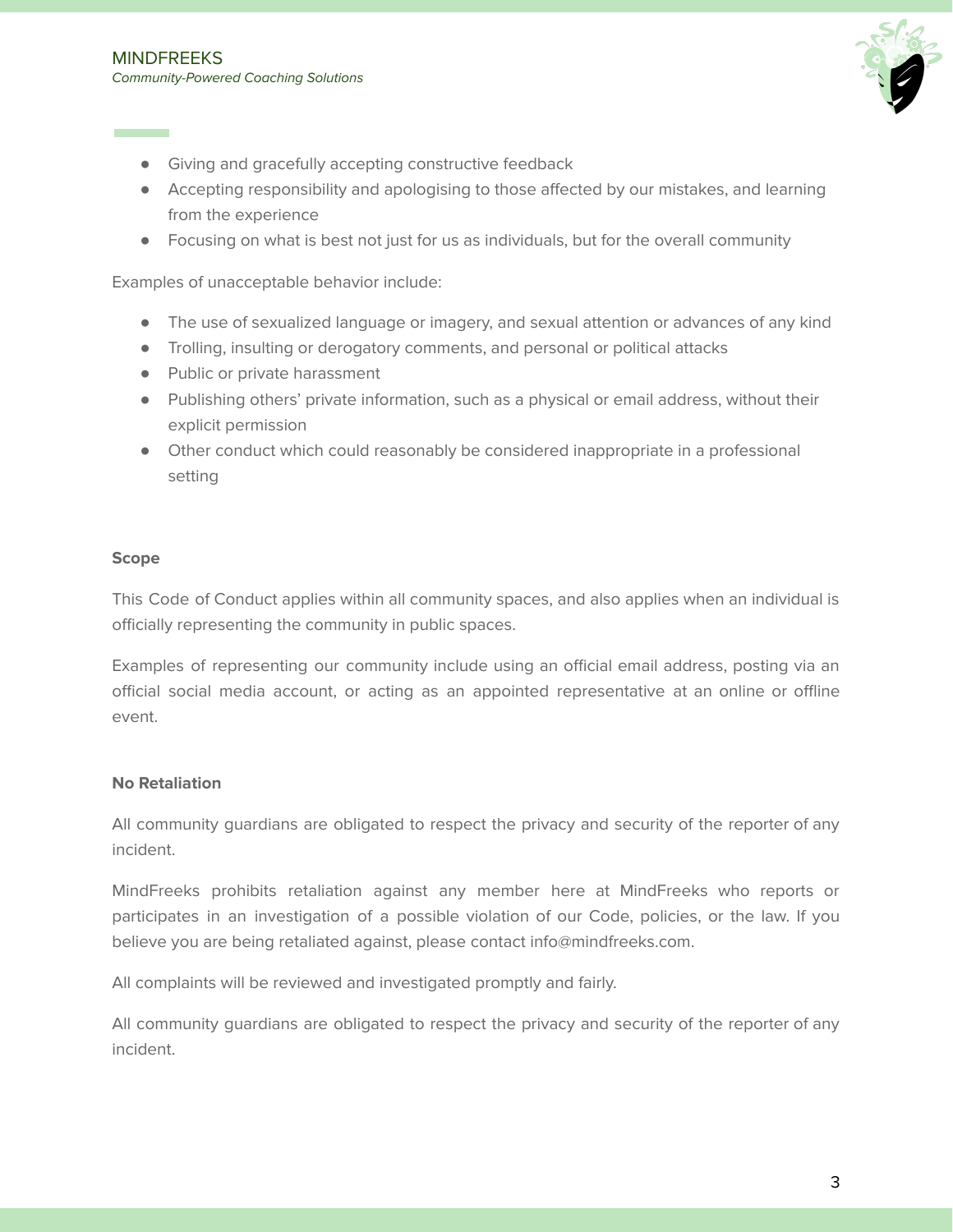

## **Enforcement**

**Contract Contract** 

Instances of abusive, harassing, or otherwise unacceptable behavior may be reported to the community guardians responsible for enforcement at [info@mindfreeks.com.](mailto:info@mindfreeks.com)

## **Enforcement Guidelines**

Community guardians will follow these Community Impact Guidelines in determining the consequences for any action they deem in violation of this Code of Conduct:

## **1. Correction**

Community Impact: Use of inappropriate language or other behaviour deemed unprofessional or unwelcome in the community.

Consequence: A private, written warning from community guardians, providing clarity around the nature of the violation and an explanation of why the behaviour was inappropriate. A public apology may be requested.

## **2. Warning**

Community Impact: A violation through a single incident or series of actions.

Consequence: A warning with consequences for continued behaviour. No interaction with the people involved, including unsolicited interaction with those enforcing the Code of Conduct, for a specified period of time. This includes avoiding interactions in community spaces as well as external channels like social media. Violating these terms may lead to a temporary or permanent suspension of your membership.

#### **3. Temporary suspension**

Community Impact: A serious violation of community standards, including sustained inappropriate behavior.

Consequence: A temporary suspension from any sort of interaction or public communication with the community for a specified period of time. No public or private interaction with the people involved, including unsolicited interaction with those enforcing the Code of Conduct, is allowed during this period. Violating these terms may lead to a permanent ban.